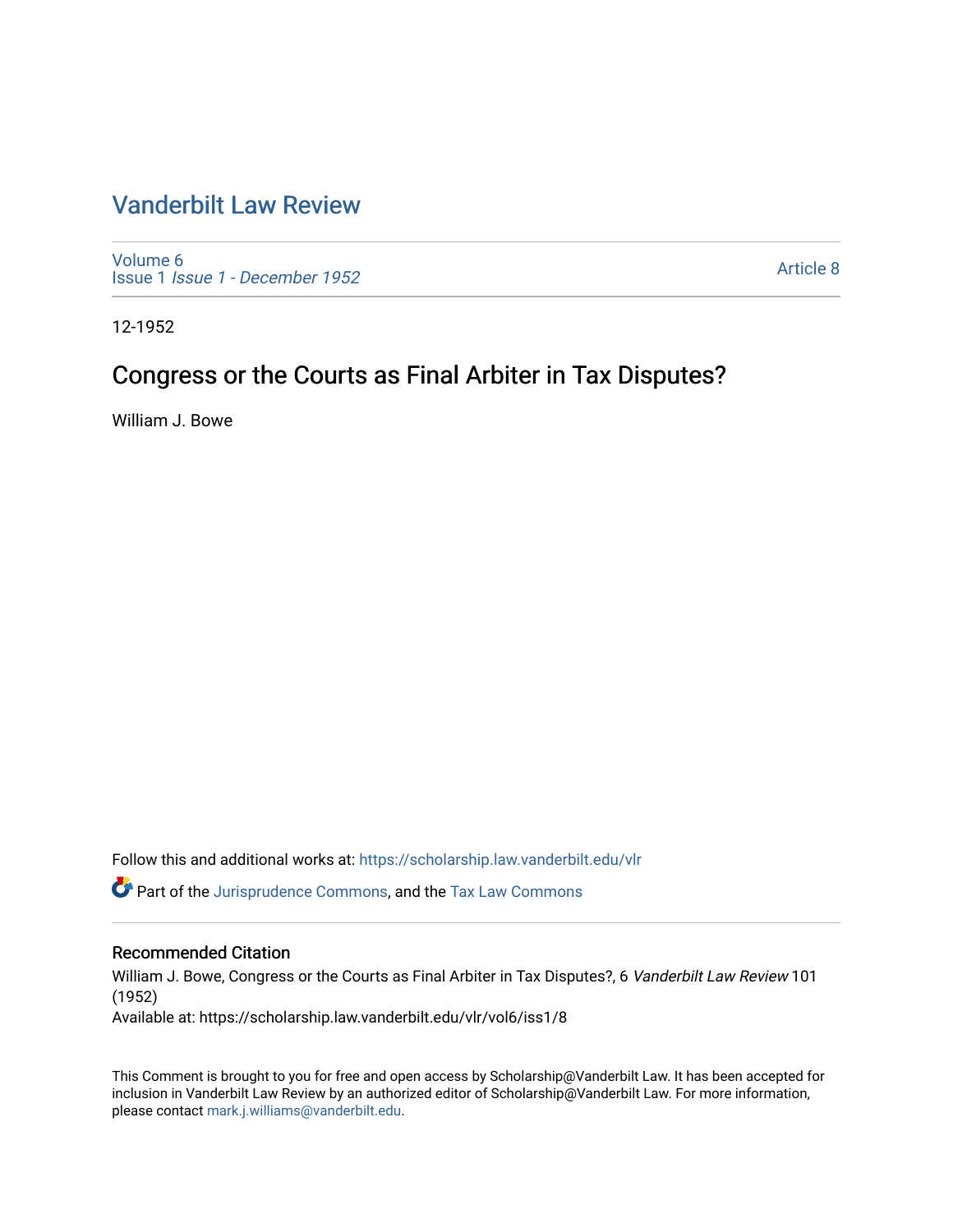# **COMMENTS CONGRESS** OR THE **COURTS AS FINAL** ARBITER **IN** TAX **DISPUTES?**

#### WILLIAM **J.** BOWE\*

During the last two years the Supreme Court of the United States has handed down only five income tax opinions. The box score stands four for the Government, one for the taxpayer. None of the cases involved modifications in fundamental concepts of tax law or resulted in major policy changes in the administration of the fiscal system. The record for the taxpayer is far more impressive in the Congress than it is in the courts. As will be pointed out later Congress rather than the Supreme Court is tending to become the final arbiter in tax disputes. Problems that were traditionally solved by the judiciary are more and more being solved by Congress and this shift has not hurt the taxpayer.

#### *The Concept of Taxable Income*

There has never been a precise, all-inclusive definition of taxable income. Section 22 of the Code defines income as "gains, profits or income." Thus the definition contains the very word to be defined. An early Supreme Court case, *Eisner v. Macomber,'* gave us what has become a working concept. It defined income as "Gain derived from capital, from labor or from both combined."<sup>2</sup> This statement has been incorporated in the regulations' and continues to be the closest approach to a definition that we haxe. While winnings on radio contests have long been regarded as taxable income, the Tax Court refused to tax an award made on the Pot **0'** Gold program.' There the taxpayer received \$1,000 simply because he happened to be at home when his telephone rang. He employed no capital, he rendered no service. This, thought the court, was different from making a fool of oneself for a contingent fee on Groucho Marks' program.

Borrowed money is not income. There is no gain. It may later become income if the debtor compromises the claim for less than the full amount, $5$  or the statute of limitations bars a recovery. $6$  Similarly the finding of money or property does not result in taxable income since the finder is a bailee. On the same reasoning the Supreme Court held

- 
- 
- 3. U.S. Treas. Reg. 111, § 29.22(a) (1) (1943).<br>4. Pauline C. Washburn v. Comm'r, 5 T.C. 1333 (1945).<br>5. Comm'r v. Jacobson, 336 U.S. 28, 69 Sup. Ct. 358, 93 L. Ed. 477 (1949)<br>6. Securities Co. v. United States, 85 F. Supp
- 

<sup>\*</sup> Professor of Law, Vanderbilt University; author of numerous books and articles on tax law.

<sup>1. 252</sup> U.S. 189, 40 Sup. Ct. 189, 64 L. Ed. 521 (1920)<br>2. *Ibid.*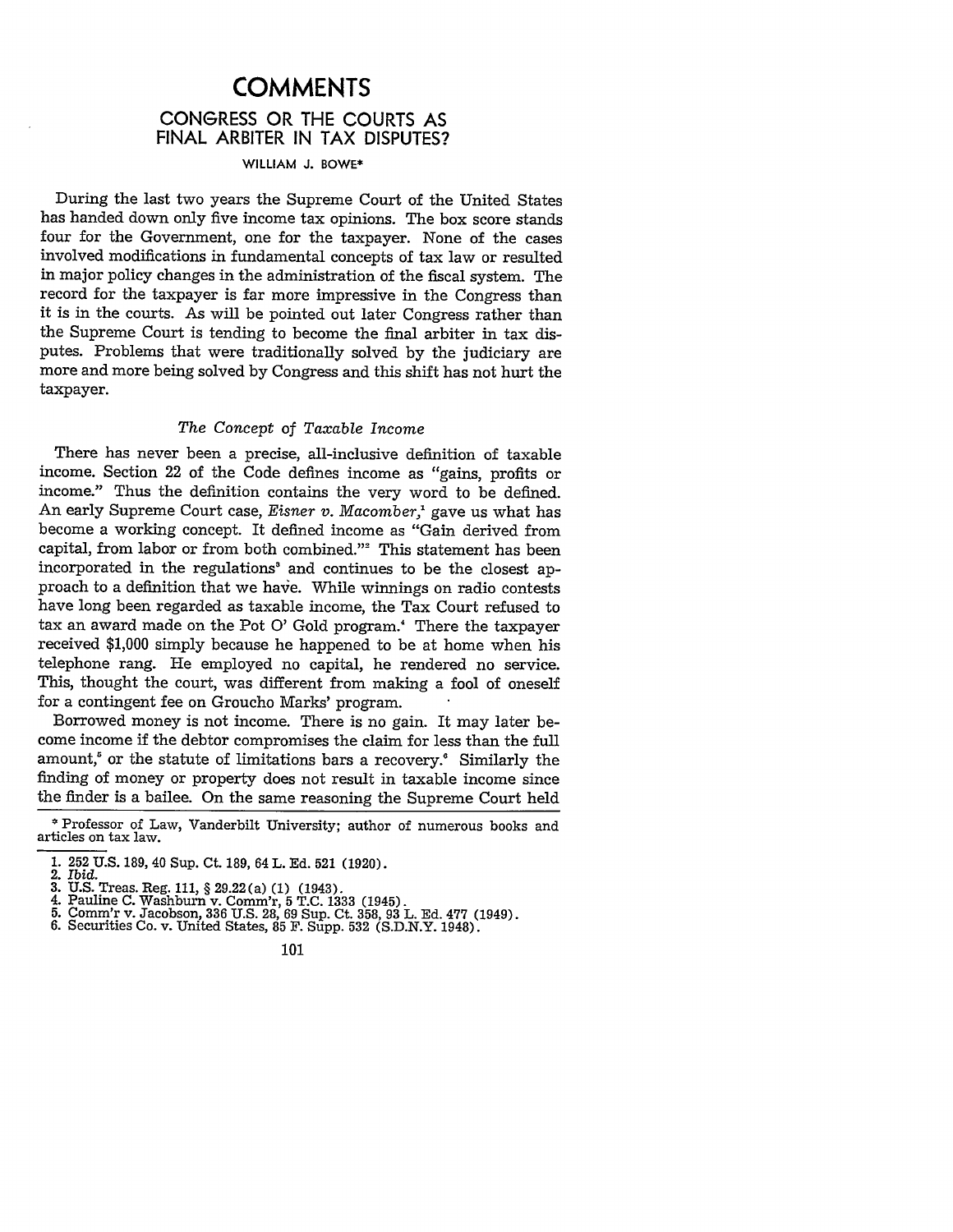that stolen money was not subject to the tax.' The thief gets no title. He is like the borrower and the finder. On the other hand the fact that money or property has been illegally obtained does not prevent its being income. Thus the proceeds from gambling, from the operation of a bucket shop, and other unlawful occupations have always been subject to tax.<sup>8</sup>

### *The Tax on Ill-Gotten Gains*

It is well settled that if I steal a diamond ring I have no income. What if I obtain it by fraud? What if I trick a widow into exchanging a diamond ring for some worthless oil stock? In *Rutkin v. United States,'* the taxpayer, an underworld trigger-man, became associated with a group of bootleggers in 1929 in an operation known as "High Seas Venture." He contributed no capital but received a share in the profits because his associates were fearful that otherwise they would have "trouble and interference." In 1933, with the end of prohibition, his associates turned honest and formed a company to carry on a legitimate liquor business. They attempted to exclude Rutkin but he claimed a vested right to the same proportionate share in the new venture that he had in the old. His associates finally paid him \$60,000 for his alleged claim, taking a formal assignment of his interest, if any. But hoodlums are not thus easily bought out. Through the years with a nice disregard for the document of assignment he insisted he was still "in." His insistence took the form of threats that he would kill members of the family of the principal stockholder if his claims were ignored. Over the years he was paid more than \$750,000. Were these receipts taxable income or were they, as the taxpayer contended, tax exempt like stolen money? The Supreme Court reaffirming the traditional distinction between void and voidable transactions held that money obtained through extortion was income. It is true that an action could have been brought to recover these sums. But meanwhile he had the funds under a claim of right. He was not indebted like the borrower, the finder or the thief. The money was his until a court of equity should avoid the transaction.

#### *The Requirement of an Annual Accounting* Period

One wonders why the Supreme Court agreed to hear the *Rutkin* case. Less than a year earlier it had affirmed the claim of right doctrine in a more conventional controversy. In *Lewis v. United States,"* the taxpayer had reported and paid tax on an employee-bonus of

<sup>7.</sup> Comm'r v. Wilcox, 327 U.S. 404, 66 Sup. Ct. 35, 90 L. Ed. 413 (1946). 8. United States v. Sullivan, 274 U.S. 259, 47 Sup. Ct. 607, 71 L. Ed. 1037 (1927).

<sup>9. 343</sup> **U.S. 130, 72** Sup. Ct. **571 (1952).** For a detailed discussion of this case, see *infra,* at XXX. 10. 340 U.S. 590, 71 Sup. Ct. 522, 95 L. Ed. 560 (1931).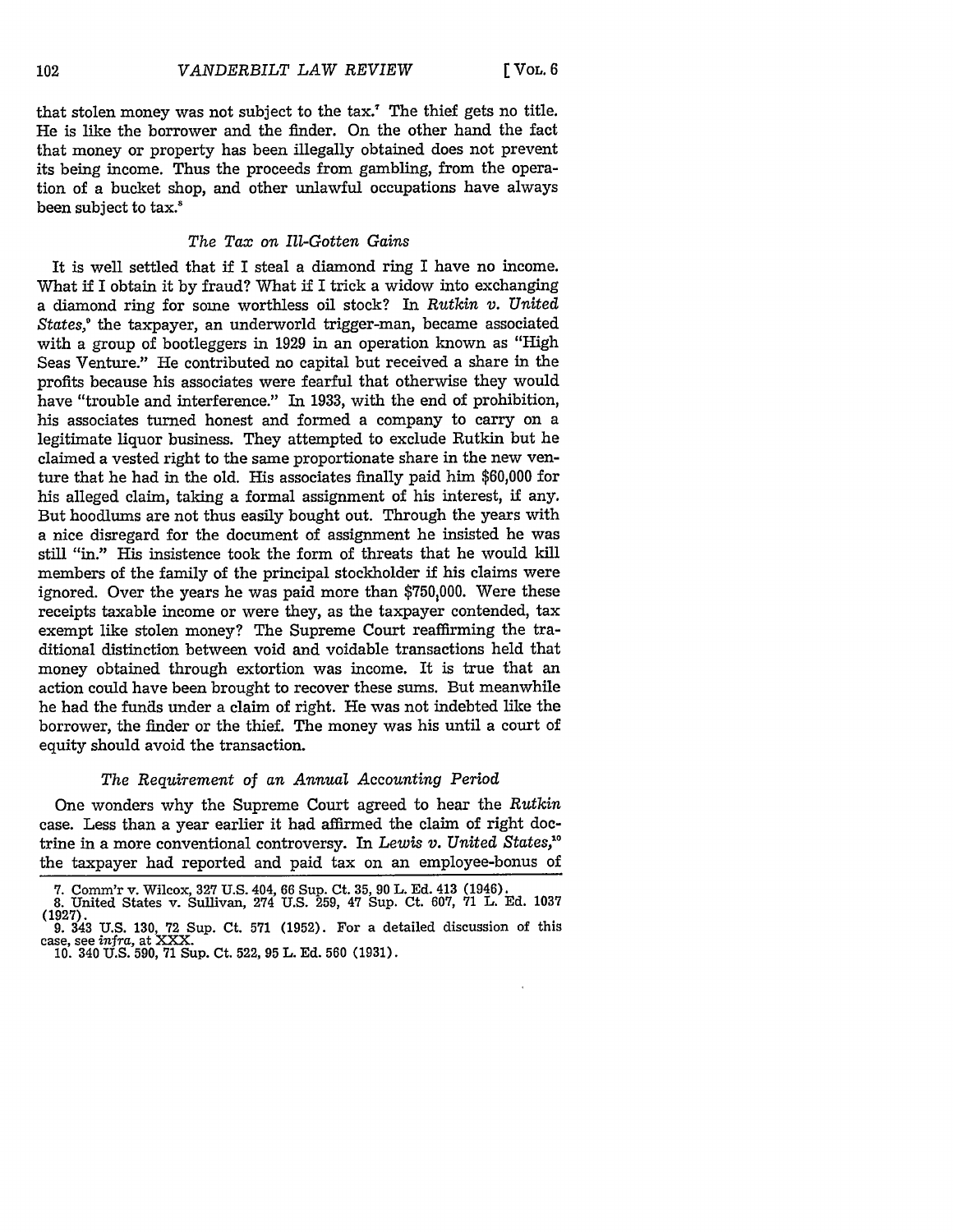#### *COMMENTS*

\$22,000. As a result of subsequent litigation in a state court, it was found some two years later that the bonus had been improperly computed and he was required to repay \$11,000 to his employer. Lewis' claim for a refund was denied. The Court held that the full amount of the bonus received was income in the year received, suggesting that he was entitled to a deduction in the year of repayment. But in the later year his income may have been less, tax rates may have been reduced and, if the year of repayment had happened to be after 1948, the split income tax provisions $1$ <sup>1</sup> would have greatly curtailed the value of the deduction.

It is not, however, practical to wait until a man dies and then cast up his life's income and assess the tax thereon. Considerations of a sound fiscal policy dictate that income taxes be collected on a yearly basis. The unfairness resulting from the requirement of an annual accounting period has to some extent been corrected by remedial legislation. Section 107 of the Code permits prorating earnings received in one year for services rendered over a period of 36 or more months. It takes care of lawyers, authors, composers, and others whose income is likely to be "bunched" in a single year. The capital loss carryover,<sup>12</sup> the business loss carry-back and carry-forward,<sup>13</sup> the instalment sale provision<sup>14</sup> and the completed contract method of accounting,<sup>15</sup> are illustrations of legislative compromises to avoid the rigors of the yearly accounting requirement. Perhaps there should be a carry-back and carry-forward rule for individual as well as business losses.

#### *Contest Winnings*

In *United States v. Robertson,"* the Court had an opportunity to clarify the confused area between gifts and taxable income  $-$  an area in which the lower courts, Commissioner and taxpayers alike had long floundered. But the opinion, as is not uncommon with recent Supreme Court opinions, unsettled much more than it settled. A Detroit philantropist, president of the Detroit Orchestra, Inc., offered \$25,000 for the best musical composition submitted by an American composer. The winner was required to grant to the Detroit Orchestra Inc. all synchronization rights for motion pictures and mechanical rights for phonographic recordings, electrical transcriptions and music rolls. Robertson submitted a composition and was awarded \$25,000.

Tips, bonuses, pensions, radio and newspaper contest prizes have always been considered as taxable income.<sup>17</sup> Even though characterized

- 
- 
- 14. *Ibid.* **15. U.S.** Treas. Reg. **111,** § 29.42-4 (1943). **16.** 343 **U.S. 711, 72** Sup. Ct. 994 **(1952).**
- 
- **17.** Cesanelli v. Comm'r, 8 **T.C. 776** (1947); cf. McDermott v. Comm'r, **150 F.2d** 585 **(C.A.D.C.** 1945).

**<sup>11.</sup>** INT. REV. **CODE § 51 (b).** 12. **Id.** § **117** (e) (1). **13.** *Id. §* 44.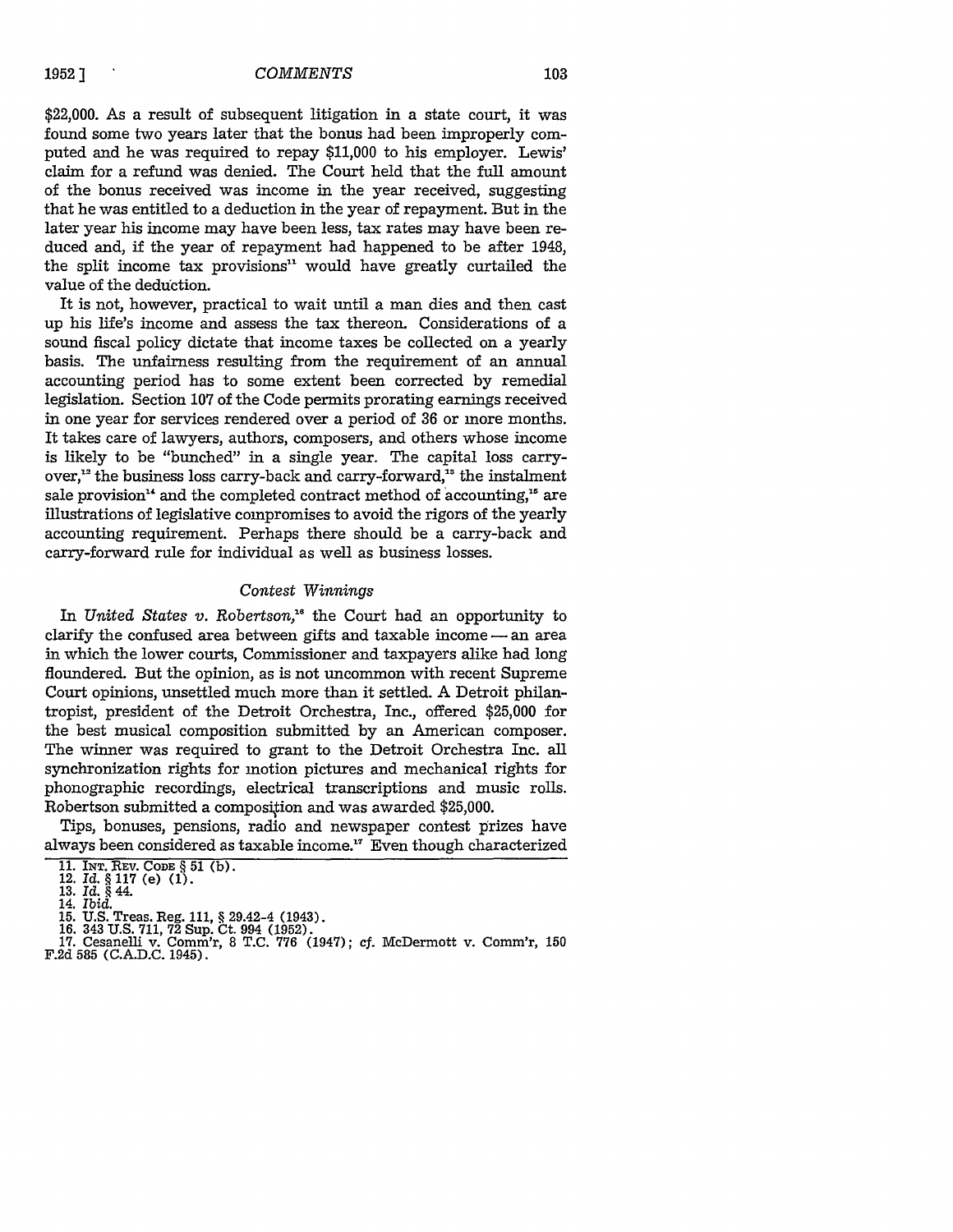as gifts they are given in recognition of services rendered and so are taxable. On the other hand the pure gift is exempt. Nobel prize winners, Rhodes Scholars and recipients of college scholarships have in the past enjoyed tax exemption.'" In *McDermott v. Commissioner,"* the Ross prize, a \$3,000 award by the American Bar Association, was given in 1939 to a Duke law professor in recognition of an outstanding paper on Administrative Law which he had submitted to the committee. The Court of Appeals held the award exempt as a gift. On the taxable side of the line was a payment of \$25,000 by the Pabst Brewing Company for the best essay on Post War Employment.<sup>20</sup> The Supreme Court could have decided the Robertson case on the theory that the donor was buying something, Robertson was selling something. This was the recognized distinction between the Ross prize and the Pabst Brewing award. McDermott did not sell anything to the Bar Association. The Bar Association did not buy anything from Mc-Dermott. Pure scholarship was being fostered. The Pabst payment, on the other hand, was tainted with commercialism. The tax bar had generally understood the distinction to be whether the award resulted from a philanthropic or commercial transaction. But the Supreme Court in a very unsatisfactory opinion taxed Robertson on the ground that a binding contract resulted from an offer and acceptance. Therefore, argued the Court, the payment could not have been a gift. To what extent this will affect scholarships to students and stipends to scholars and scientists, where the recipients are selected on a competitive basis, must await further clarification by the Court. It seems clear, however, that the rationale of this opinion has materially curtailed the area of tax exempt awards.

#### *Deductions*

Income tax deductions fall into three classifications - business, nonbusiness and personal. Reasonable and necessary business expenses as contrasted with capital expenditures are deductible." So are nonbusiness expenses if incurred in the production of income or in the management, conservation or maintenance of income producing property." In addition a few arbitrary expenses and losses are allowed even though unrelated to business or to the production of taxable income such as interest payments, taxes, charitable gifts, extraordinary medical expenses, alimony and losses through theft, storm, fire or casualty.<sup>20</sup> All other personal, living and family expenses are specifically excluded."'

**<sup>18.</sup> Cf. GCM** 5881, VIII-I **Cum. BULL.** 68 **(1929).**

<sup>19.</sup> **150** F.2d 585 (D.C. Cir. 1945). 20. Herbert Stein v. Comm'r, 14 T.C. 494 (1950).

<sup>21.</sup> INT. REV. **CODE § 23** (a) (1).

<sup>22.</sup> *Id.* **§ 23 (a)** (2). 23. *Id. §* 23.

<sup>24.</sup> *Id.* **§** 24(a).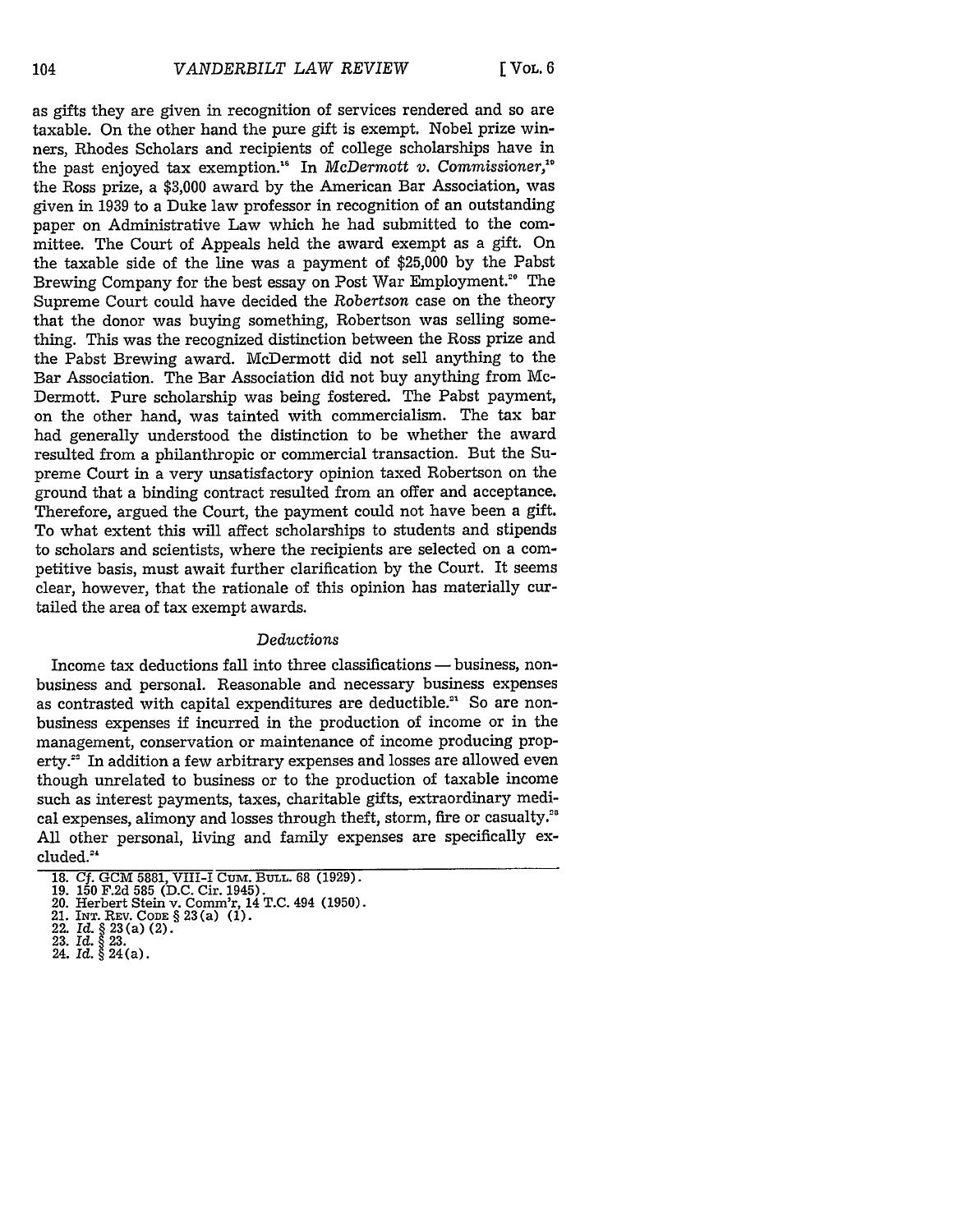**1952 ]**

#### *COMMENTS*

Certain illegal expenses have long been disallowed by regulations and court decisions. Bribes to Congressmen,<sup>25</sup> payments to stay the hand of law enforcement officers<sup>26</sup> and payments to labor racketeers<sup>27</sup> are disallowed in computing net income on the theory that such expenses are contrary to public policy. Where to draw the line had long troubled the courts. It is clear that income from illegal operations is taxable. Bootleggers, gamblers and others operating outside the law have been careful not to run afoul of the Treasury. A gambler may gross \$100,000 but only net \$50,000. He will have rent, office and travel expense as well as "protection" costs. To disallow all his expenses would frequently, at our present high rates, impose a tax considerably in excess of his net. To avoid this dilemma a practical line has been drawn which is best expressed by saying that the legitimate expenses of an illegitimate business are deductible."

# *Opticians' Kickbacks*

In *Lilly v. Comm'r*,<sup>20</sup> the Court held that payments by an optician to doctors of one-third of the retail sales price received by the optician from patients sent by doctors were properly deductible. This result seems sound, even though from time immemorial such practices have been regarded as against public policy and therefore illegal. The Court frowned upon the Commissioner's setting himself up as a guardian of the public morals. In view of recent developments within the Treasury Department, the Court would appear to have exhibited rare and unusual foresight.

### *Legal Fees not Always Deductible*

On the same day the Court rendered the *Lilly* decision, it decided a case involving the deductibility of legal fees adversely to the taxpayer." One Lykes had reported taxable gifts of stock at what the Commissioner determined to be a substantial under-valuation. Lykes employed counsel to contest the Commissioner's action in increasing the amount of the gifts and consequently the amount of the tax. The issue was compromised at a very material saving to the taxpayer. He then claimed the right under section **23** (a) (2) to deduct the attorneys fees incurred in settling this dispute. This provision permits the deduction of nonbusiness expenses incurred in the production of income or in the management, conservation or maintenance of income producing property. It is clear that legal fees in the defense of a personal injury suit are not deductible. They are personal expenses, disallowed

- 
- 

<sup>25.</sup> Alexandria Gravel Co. v. Comm'r, 95 F.2d 615 (5th Cir. 1938).

<sup>26.</sup> Maddas v. Comm'r, 40 B.T.A. 572 (1939).<br>27. Excelsior Baking Co. v. United States, 82 F. Supp. 423 (D. Minn. 1949)<br>28. SURREY AND WARREN, FEDERAL INCOME TAXATION 173 (1950).<br>29. 343 U.S. 90, 72 Sup. Ct. 497 (1952).<br>30.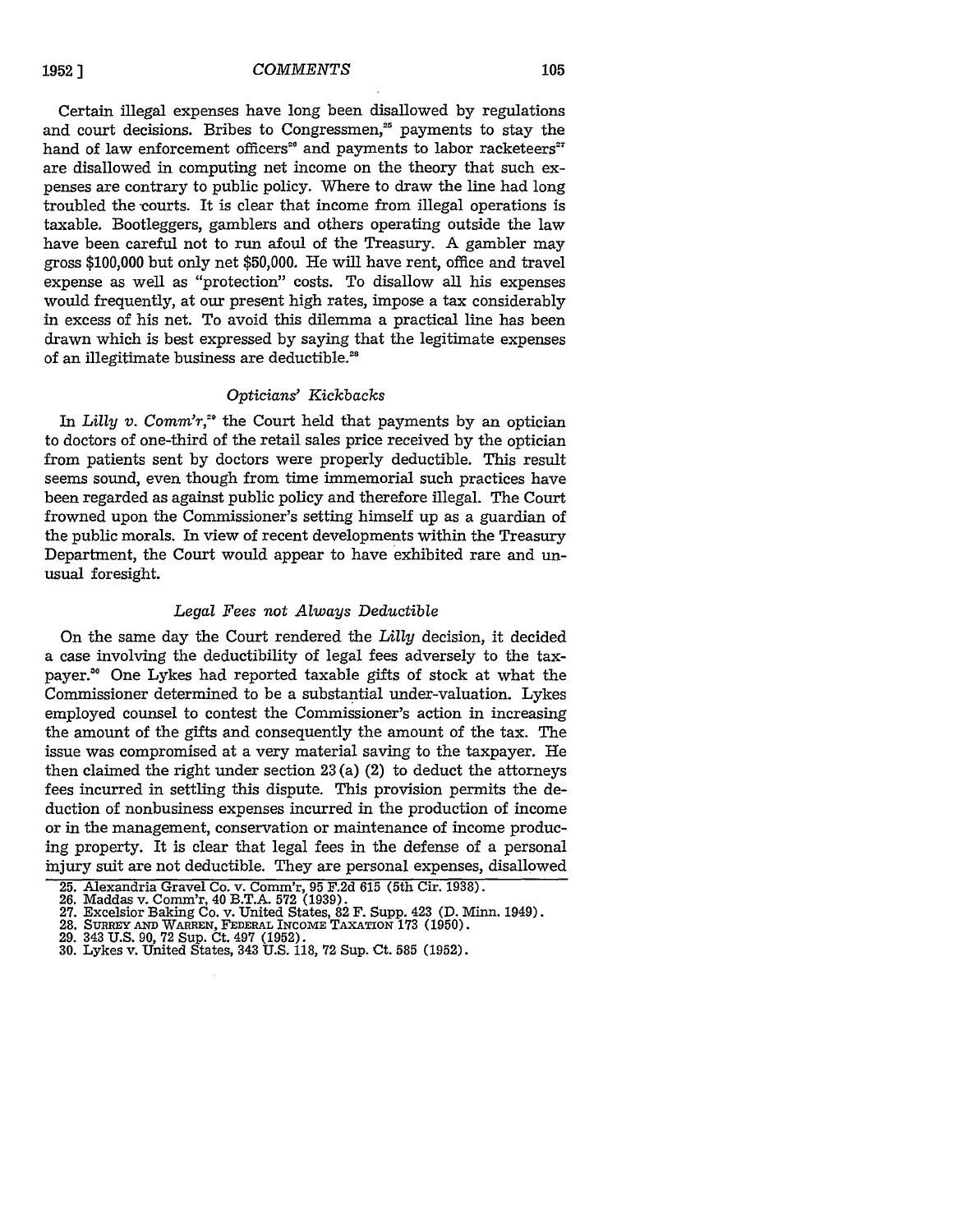under section 24 (a). On the other hand legal fees paid for income tax advice or for advice concerning mortgage investments are deductible." These fees are incurred in relation to the management of income producing property. Lykes' difficulty was that he no longer owned the property over which the dispute arose and the argument that any reduction in tax would result in the conservation of his property seems untenable. The defense against liability for gift tax no more relates to the conservation of income producing property than does the defense of any personal tort action.

# *Conclusion*

In the last two years we have had only five opinions in income tax cases — none of them touching on basic issues of national importance. The extortion and excessive compensation opinions followed wellsettled principles. While the prize case dealt with a small area of the law in which there was considerable uncertainty it unsettled much more than it settled. Again the deduction cases followed expected lines. The selection of cases leaves much to be desired. But the fault may be with our system and not with the Court. We expect it to have expertness in too many complex and unrelated fields of  $law - Ad$ miralty, Patents, Bankruptcy, Labor, Anti-trusts and Corporate Reorganization, to mention but a few. The members of the Court cannot conceivably keep abreast with the developments in all these fields. They cannot hope to have an awareness of the policy considerations that should enter into the granting or denying of certiorari. What we need, at least in some of these highly technical areas of the law, is a series of appellate courts, each of which could develop expertness in a particular field. The only refreshing aspect of this problem is that, as always, the ingenuity of lawyers has found at least a temporary solution. Major interpretative problems and the clarification of existing law, a function traditionally performed by courts of last resort, is, in tax law, fast becoming a legislative function. More and more tax lawyers are seeking to persuade Congress to clarify the law, to finally determine the rule where the circuit courts are in conflict or to overrule unrealistic Supreme Court decisions.

When the Supreme Court startled the business world with its decision in *Commissioner v. Smith*,<sup>32</sup> holding that the entire profit on the exercise of a stock option by a corporate executive was taxable as ordinary income in the year the option was exercised rather than as a capital gain when and if the stock were sold, hundreds of executives holding options rushed to their Congressmen. Rather than argue in the courts for a narrow intepretation of the *Smith* doctrine, their

**<sup>31.</sup>** T.D. **5513, 1946-1** Cumv. BuLL. **61. 32.** 324 **U.S. 177, 65** Sup. Ct. **591, 89** L. **Ed. 830** (1945).